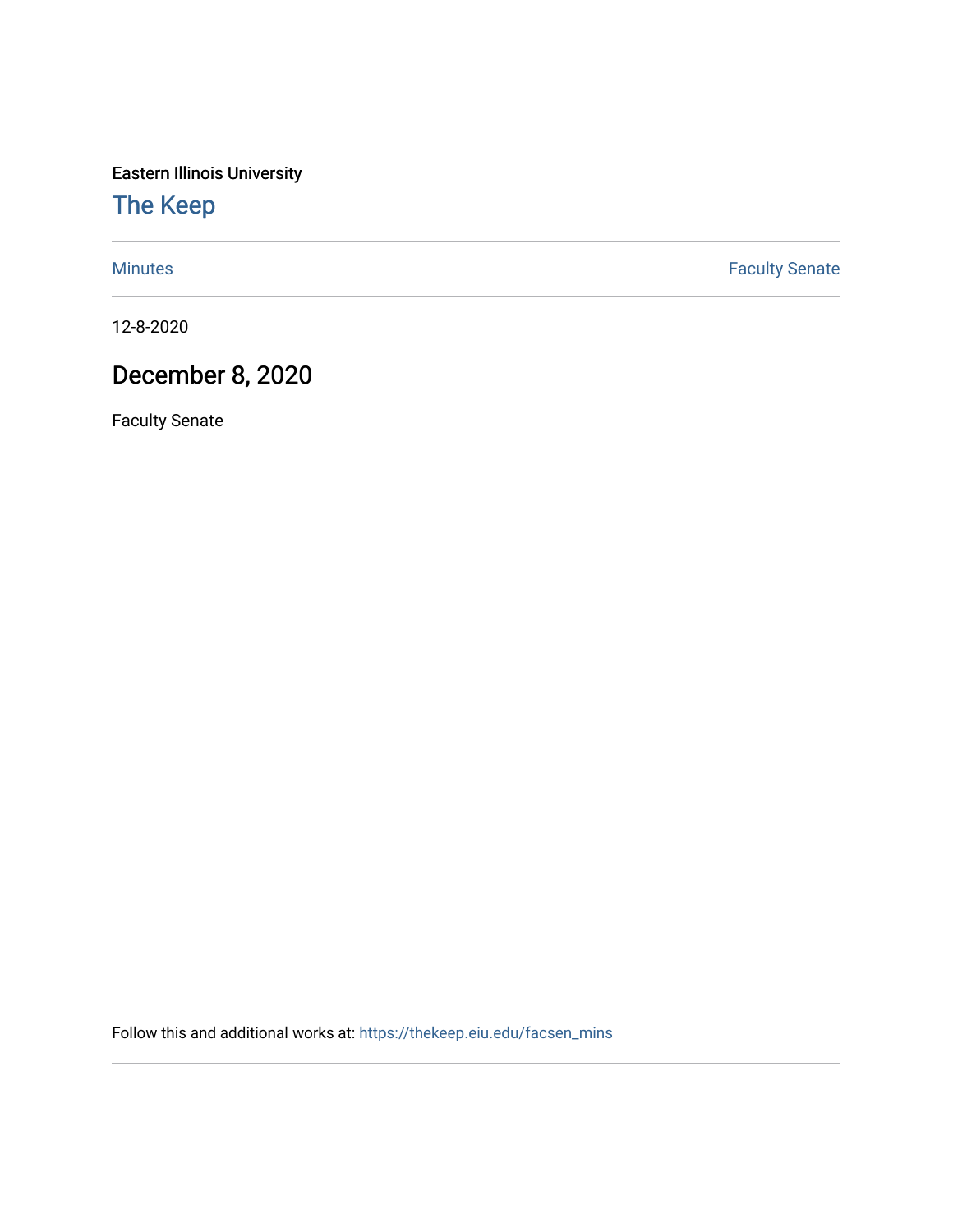

*the minutes summarize the proceeding, and do not constitute a verbatim transcript*

I. Call to Order

- Chair of Faculty Senate, Don Holly, called the meeting to order at 2:00 pm
- Senators in attendance: Stowell, Shaw, Scher, Kozlowski, Abebe, Barnard, White, Mulvey, Bruns, Hugo, Parrish, Chahyadi, Richards (Student Senate).
- Guests: J. Gatrell (Provost), A. Tumino (DEN), A. Jacobs (CGS), C. Danyi (CAA) & Dean Henderson (COE)

II. Approval of Minutes.

• Motion (Bruns/Barnard) Approved—12 Yes votes/Parrish abstained (Roll call vote taken)

## III. Abridged Committee Reports

- Executive
	- o Holly: The Counseling center has seen a significant increase in caseload: grades are one of the top three issues reported causing stress/anxiety for students. New counselor has been hired to address increased counseling needs and will start January 2021. Discussion also took place on confidentiality for faculty members submitting digital portfolios. (Gatrell) The review process has been redesigned and roles and nomenclature will be more understandable than in years past. Provost needs to know as soon as possible if there are any "hiccups" in the submission and/or review of the digital portfolio process.
- Elections & Nominations
	- o Bruce Barnard is attending his final Faculty Senate meeting. Congratulations and appreciation to him for his service to Faculty Senate. Senator Porter will be taking his spot.
- Student Senate
	- o Richards: Student Senators delivered COVID Care Packages to 48 students in Quarantine during Thanksgiving Break and will continue to disperse the remaining packages as needed over the coming weeks. Dining with the Deans was a success; discussion took place regarding +/- Grading Scale and COVID. Student Senator Skylar Coffey needs 1 Faculty Senate member to serve on the apportionment board. Student Senate is recessed until start of Spring 2021 Semester.
- Student & Staff Relations
	- o No report
- Faculty Forum
	- o No report
- Awards
	- o No report
- Budget Transparency
	- o No report

IV. Business

- Provost's Report (Gatrell)
	- o Enjoy the last week of the semester!
	- o Please do anything you can to support student success. It is greatly appreciated.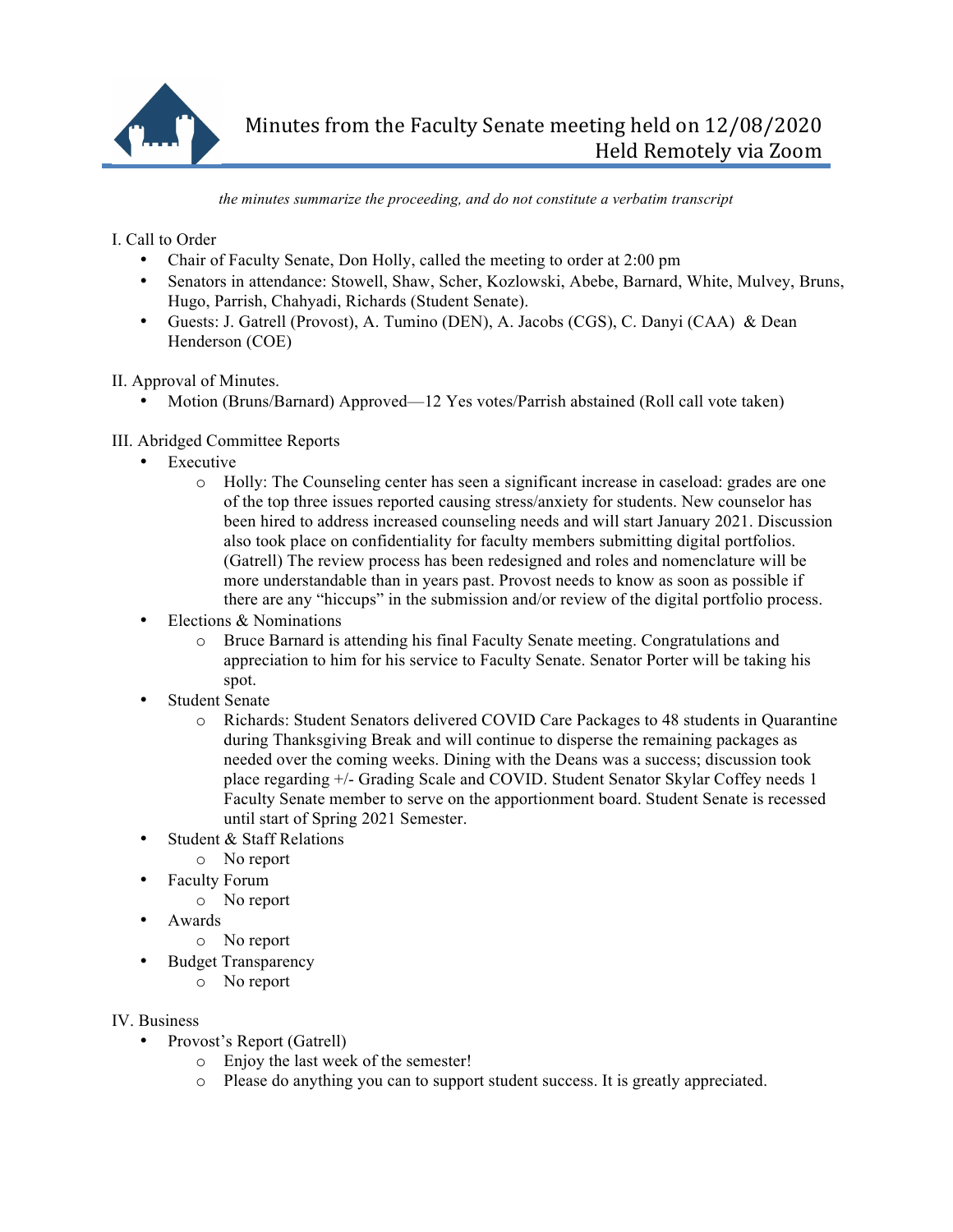- o Shout out to Dr. Mona Davenport, Mandi Starwalt, Tyler Phelps and Josh Norman for all of their work with students that had holds on their accounts. They have been working tirelessly to reach out to students and get them registered for classes. Before the communications and new practices on lifting holds were implemented, 7.5-8% of students were not registered for Spring 2021, then down to 3.5%, and then as of today [December 8] registration is essentially even. Also a major thank you to the team of advisors who also helped in this process.
- o Strategic Planning with the IBHE is underway. Equity, Access and Student Success are the focus of the planning with an emphasis on the importance of Student Scholarship. Congratulations to Dr. Mona Davenport; she has been appointed to the Strategic Planning Advisory Board for IBHE.
- o Today [December 8] is the deadline to submit CR/NCR for students. Please remember the deadline date, as it cannot be extended.
- o More progress is being made on another Capitol Project [other than Science Building previously mentioned]. The Illinois Innovation Network has received authorization for the East Central Illinois Hub at the CENCERE building. It will include a 2,000 square foot addition to the building and finishing of the pathway between Greek Court and the CENCERE Building. This project is being completed in partnership with Lakeland College. The ECI Hub will focus on community development and sustainability. Thank you to Dr. Nichole Hugo for the Illinois Innovation Network Conference that she hosted in October. Dr. Hugo also taught the first collaborative course as part of the Illinois Innovation Network. Eastern Illinois University is at the center of the project thanks to the work completed by Dr. Hugo and Dean Ryan Hendrickson.
- o Joint Resolution 41 (Student Success and Equity Issues) goes forward and EIU is participating in reporting data for the last two cohorts. SJR-41 is part of a broader dialog. Thank you to Tim Taylor who is representing us on the state wide advisory board.
- o Spring Break 2021: the decision was made to scatter days rather than starting a week later or ending a week earlier for three reasons. (1) Student loans would have to be reoriginated and awards be re-awarded; which would have a significant impact of the dispersement date of loans for students. Many students rely heavily on the dispersement of those funds on a particular date. (2) Registrar would have had to go in the system and re-register every student, in every section, of every course as a part of a new date structure. (3) We needed to provide students and faculty with some sort of time off during the semester.
- Chair Report (Holly)
	- o Speakers/Topics for Upcoming Faculty Senate Meetings:
		- § Mayor Brandon Combs-Town/Gown Relations and Diversity Inclusion Issues, January 19<sup>th</sup>. Please send questions for the Mayor to Don Holly as soon as possible.
	- o The First Tuesday of the Month Alarm (EIU Alert Siren) will now go off on campus at 9:25am instead of the usual 10:00am. Thank you to President Glassman and the administration for working to make this happen.
	- o BOT: \$100,000 was raised (in just under two years) and the Glen Hild Art Gallery was officially named in Doudna.
	- o The University Naming Committee continues work on a possible name for Douglas Hall. Soliciting feedback from community, faculty, staff and etc....
	- o CUPB: Basketball team has earned some money form games. There is also a concern about holdback money for the state. Perhaps some funding relief will come from the federal level because of COVID relief.
- Think Tank Committee Update